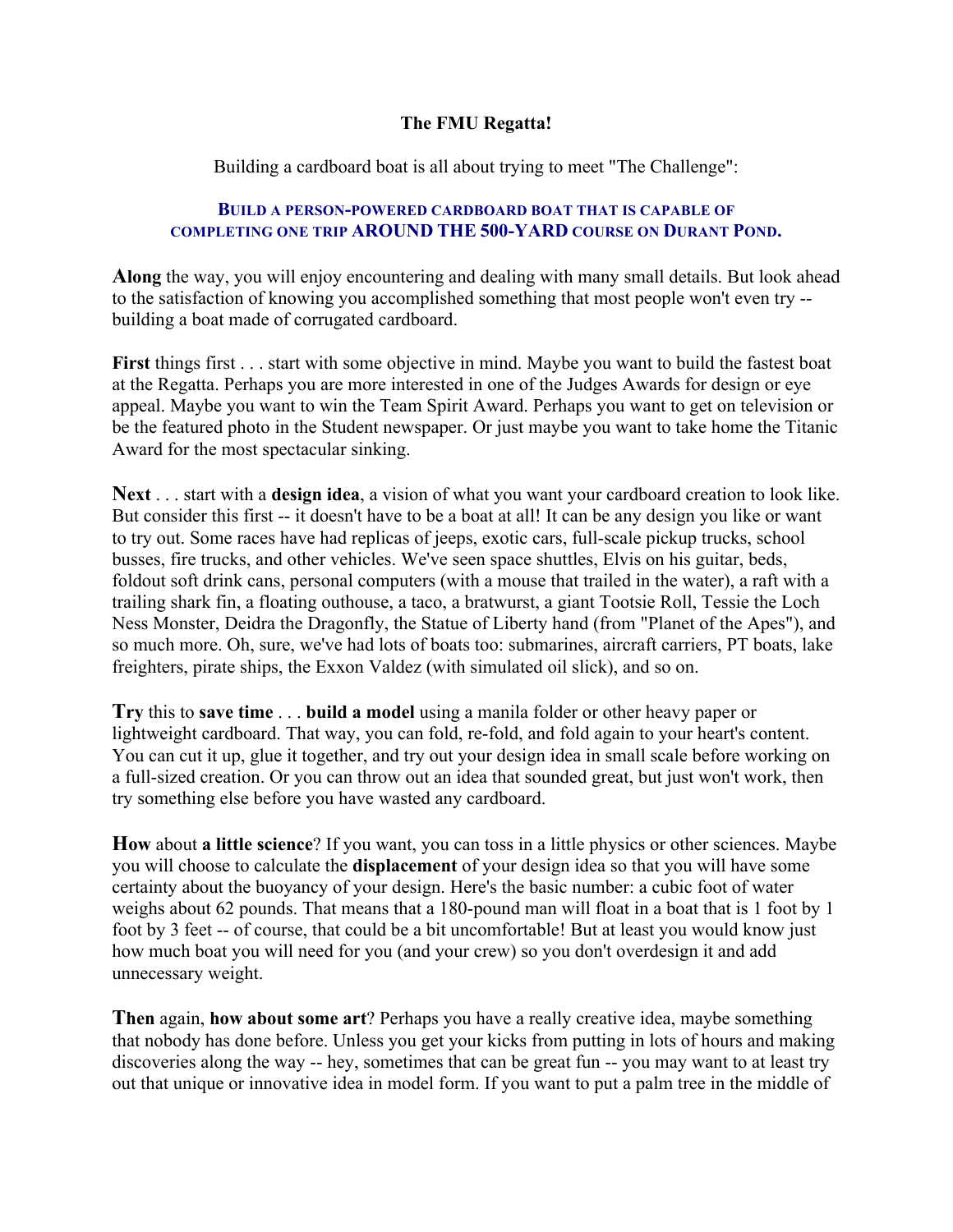your "desert island," be sure you won't make the whole thing top-heavy -- unless, of course, you are trying for the Titanic Award.

**Now, go full-scale** . . . but first, think about this: make sure your creation will be able to get out the door of wherever you choose to build it. There are many tales of woe about boats that had to be dismantled -- or even trashed and rebuilt -- just because no one thought about the size of the boat and the size of the door. Also think of how you are going to transport it to Campus for the Race.

**Where to get cardboard**? This is a scavenger hunt as well as a boat race… You might get cardboard from appliance stores. The shipping boxes for refrigerators and big freezers can be good possibilities. Maybe you can get boxes for TVs, bedding, bookcases, or other furniture. Of course, you can also use smaller sheets and glue them or fasten them together. We are collecting cardboard at the FMU warehouse, please once your team is registered, please contact the Race organizers for that.

**Where to get the Duct Tape**? As this can be quite expensive, we will be distributing rolls of tape to the Registered Teams.

**Creative** problem-solving is the name of the game. Whether you get your creative insights from methodical effort or from wide-ranging trail-and-error, building a cardboard boat can be -- no, make that, will be -- both fun and challenging.

**FYI** -- there are no plans, no pre-set designs, no step-by-step instructions here . . . no recipe cards, no fill-in-the-blank formats. The first ingredient in cardboard boat-building is creativity. The second important ingredient is problem-solving. Then there is cardboard, of course -- and it has to be corrugated.

**Hey**, maybe you are more the **"wing it"** type -- okay, get some cardboard, fold it a little, cut out any excess here and there, add a little glue or duct tape, maybe some paint or water sealant, and presto-chango, you have a boat for the Regatta.

Let's see, other materials . . . you can use glue and tape. You can use paint and water sealant and other stuff. But first, take a look at "The Rules" to find a short list of substances that are not to be used. We're not trying to make it tough on you, but we are steering you away from stuff that is toxic, either for you or for the environment.

**Handling cardboard** -- you will find it easier and more fun if you keep in mind a few tips.

- You can have strength and still keep your boat light if you laminate layers of cardboard. In fact, try placing one layer so that the corrugations run in one direction, then placing the second layer so that the corrugations run at a 90-degree angle to the first layer.
- To fold cardboard across the corrugations, consider scoring the line of the fold with the butt end of your utility knife or other rounded edge of a tool.
- Don't step on your cardboard! If you break the corrugations -- well, think about it.